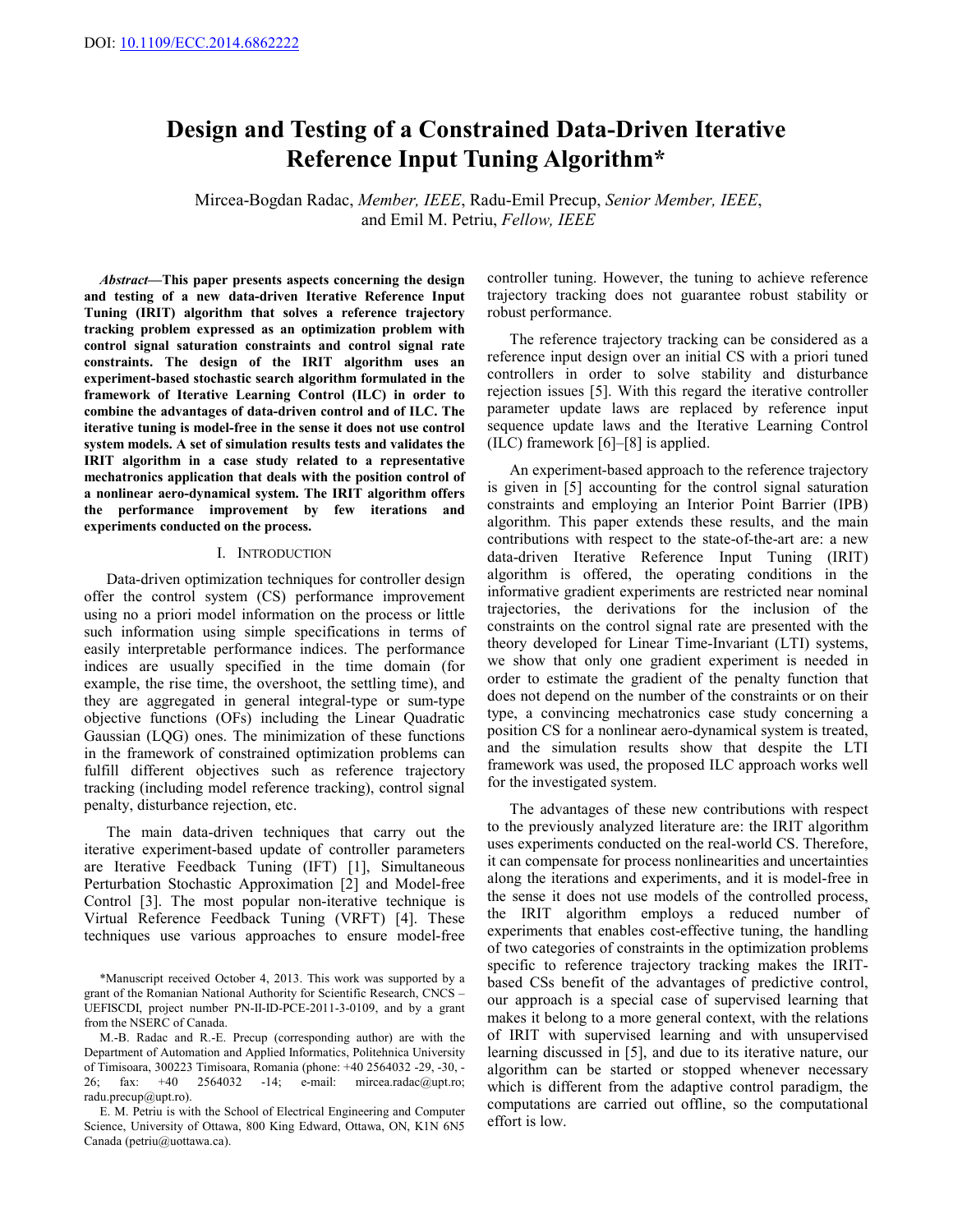The paper is organized as follows. The next section presents the problem setting concerning the reference trajectory tracking problem solved by data-driven iterative optimization. Section III deals with the model-free estimation of OF's gradient with guaranteed convergence. Section IV proposes the model-free constrained optimal control problem and gives the formulation of the IRIT algorithm. Section V targets the validation of the algorithm. The conclusions are highlighted in Section VI. The computation of the gradients of the quadratic penalty functions with respect to the reference input vector is derived in the appendix.

# II. DATA-DRIVEN APPROACH TO REFERENCE TRAJECTORY TRACKING

The discrete time LTI Single Input-Single Output (SISO) CS is characterized by

$$
y(\mathbf{p}, r, k) = T(\mathbf{p}, q^{-1})r(k) + S(\mathbf{p}, q^{-1})v(k)
$$
, (1)

where *k* is the discrete time argument,  $y(k)$  is the process output sequence,  $r(k)$  is the reference input sequence,  $v(k)$ is the zero-mean stationary and bounded stochastic disturbance input sequence acting on the process output and accounting for various types of load or measurement disturbances. The parameter vector **ρ** contains the parameters of the controller.  $S(\rho, q^{-1})$  is the sensitivity function,  $T(\rho, q^{-1})$  is the complementary sensitivity function

$$
S(\mathbf{p}, q^{-1}) = 1/[1 + P(q^{-1})C(\mathbf{p}, q^{-1})],
$$
  
\n
$$
T(\mathbf{p}, q^{-1}) = 1 - S(\mathbf{p}, q^{-1}),
$$
\n(2)

 $P(q^{-1})$  is the process transfer function,  $C(\rho, q^{-1})$  is the controller transfer function which is parameterized by the parameter vector  $\rho$  and  $q^{-1}$  is the one step delay operator.

In a reference trajectory tracking problem the sequence to be tracked by the output, i.e. the desired output  $y^d(k)$ , can be generated by a reference model. The control signal sequence  $u(k)$  is not explicit in (1), but it may represent interest in control when constraints are required and the control effort should be manipulated.

An ILC framework [6]−[8] is applied next to the optimal reference input tuning for achieving trajectory tracking. For a relative degree *n* of the closed-loop CS transfer function  $T(q^{-1})$ , the lifted form representation for an *N* samples experiment length in the deterministic case is

$$
\mathbf{Y} = \mathbf{T} \, \mathbf{R} + \mathbf{Y}_0 \,, \tag{3}
$$

with the matrices

$$
\mathbf{Y} = [y(n) \dots y(N-1)]^T, \mathbf{R} = [r(0) \dots r(N-n-1)]^T
$$
  

$$
\mathbf{Y}_0 = [y_{10} \quad y_{20} \quad \dots \quad y_{(N-n)0}]^T, \mathbf{T} = \begin{bmatrix} t_1 & 0 & \dots & 0 \\ t_2 & t_1 & \dots & 0 \\ \dots & \dots & \dots & \dots \\ t_{N-n} & t_{N-n-1} & \dots & t_1 \end{bmatrix},
$$
 (4)

**R** is the reference input vector which contains the reference input sequence over the time interval  $0 \le k \le N - n - 1$ , **Y** is the controlled output vector,  $t_i$  is the  $i^{\text{th}}$  impulse response coefficient of  $T(q^{-1})$ , **T** is a lower-triangular Toeplitz matrix,  $Y_0$  is the free response of the CS due to nonzero initial conditions, and the superscript *T* indicates matrix transposition. Zero initial conditions can be assumed without loss of generality, and the tracking error vector **E** is

$$
\mathbf{E} = \mathbf{Y} - \mathbf{Y}^d = \mathbf{T} \mathbf{R} - \mathbf{Y}^d \tag{5}
$$

where  $Y^d$  is the reference trajectory vector. The optimal tracking problem can be expressed using (5) as

$$
\mathbf{R}^* = \arg\min_{\mathbf{R}} J(\mathbf{R}) = E\{(1/N) \cdot ||\mathbf{E}(\mathbf{R})||_2^2\}.
$$
 (6)

Equation (5) shows that knowledge on **T** would provide the optimal solution which makes the tracking error zero, i.e.,  $\mathbf{R} = \mathbf{T}^{-1} \mathbf{Y}^{d}$ . However, **T** can be ill-conditioned and it is always subject to measurement errors; therefore  $T^{-1}$  cannot be used. A solution to the ILC-based iterative estimation of **T** is given in [8]. The optimization problem (6) can also be solved over the controller parameters using IFT [9].

# III. MODEL-FREE ESTIMATION OF GRADIENT

An iterative approach to solve (6) in the deterministic case is based on

$$
\mathbf{R}_{j+1} = \mathbf{R}_{j} - \gamma_{j} \frac{\partial J}{\partial \mathbf{R}} \bigg|_{\mathbf{R} = \mathbf{R}_{j}}.
$$
 (7)

As suggested in [6] and [7], the combination of (6) and (7) suggests an optimization approach to an ILC problem. A different approach, based on the results given in [5], will be presented as follows. The OF (6) is quadratic with respect to the vector **R** and the gradient of  $J(\mathbf{R})$  in the deterministic case at each iteration *j* is expressed as

$$
\left. \frac{\partial J}{\partial \mathbf{R}} \right|_{\mathbf{R} = \mathbf{R}_j} = 2 \mathbf{T}^T \mathbf{E}_j \tag{8}
$$

Equation (8) suggests that the gradient information can be obtained either by an experimentally measured **T** or by using a special gradient experiment at each iteration. The model-free gradient experiments that lead to the vector  $T^T E_j$  in the linear case are presented in [5].

The changes in the reference trajectory are of iterative nature and they are carried out in the vicinity of the nominal trajectory at the current iteration. The linearity assumption and operation can therefore be justified in this case. In order to allow for near-nominal experiment regimes to be used with linear systems and moreover to extend the applicability of the IRIT algorithm to nonlinear systems, a perturbationbased approach is proposed in order to obtain the gradient information near the nominal trajectory. The idea stems from [9]. The algorithm consists of the following steps:

*Step A*. Record the tracking error at the current iteration in the vector  $\mathbf{E}_j$ .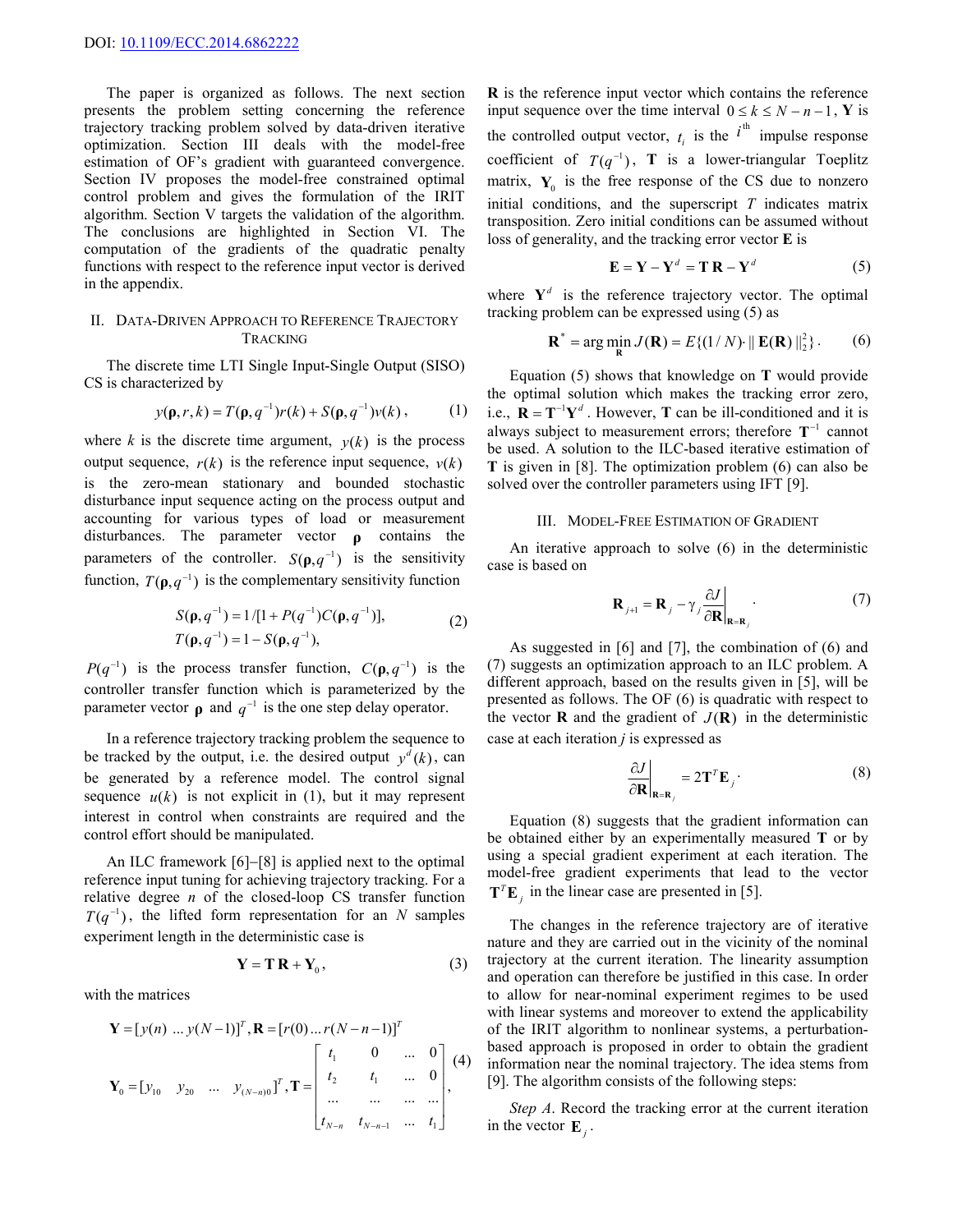*Step B*. Define the reversed vector  $rev(\mathbf{E}_j)$ 

$$
rev(\mathbf{E}_{j}) = rev([e_{j}^{t}(0) \dots e_{j}^{t}(N-n-1)]^{T})
$$
  
=  $[e_{j}^{t}(N-n-1) \dots e_{j}^{t}(0)]^{T}$ . (9)

*Step C*. Apply  $\mathbf{R}_j + \mu \times rev(\mathbf{E}_j)$  as a reference input to the CS and obtain the output vector  $Y_G = T(R_i + \mu \times rev(E_i))$ , where the subscript *G* indicates the gradient. The scalar parameter  $\mu$  is chosen such that the perturbation term  $\mu \times rev(\mathbf{E}_j)$  produces only a small deviation around the nominal  $\mathbf{R}_j$ .

*Step D*. Since  $Y_j = TR_j$  is known from the nominal experiment, obtain  $T^T E_j$  as

$$
\mathbf{T}^T \mathbf{E}_j = (1/\mu) \times rev(\mathbf{Y}_G - \mathbf{Y}_j)
$$
 (10)

and apply (8) to get the gradient of the OF.

The selection of the parameter  $\mu$  can be done automatically. The presented approach is at the core of the following developments using the LTI-based formulations.

The stochastic properties of ILC algorithms are treated in [6] and [7]. Two stochastic convergence conditions are imposed with respect to (7): the estimated gradient is unbiased, and the step size sequence  $\{\gamma_j\}_{j\geq 0}$  converges to zero but not too fast.

# IV. ITERATIVE REFERENCE INPUT TUNING ALGORITHM

A framework to deal with control signal saturation and rate constraints is next introduced. The lifted form representations allow the expression of a particular useful form of the optimization problem. Assuming the deterministic case, let  $S_{ur} \in \mathbb{R}^{(N-m)\times(N-m)}$  be the lifted map that corresponds to the transfer function  $S_{ur}(q^{-1}) = C(q^{-1})S(q^{-1}),$  where  $\Re$  is the set of real numbers. Using the notation *m* for the relative degree of  $S_{ur}(q^{-1})$ ,  $m \le n$ , the lifted form representations are

$$
\mathbf{U} = [u(m) \quad u(m+1) \quad \dots \quad u(N-1)]^T, \tag{11}
$$
\n
$$
\mathbf{R} = [r(0) \quad r(1) \quad \dots \quad r(N-m-1)]^T,
$$
\n
$$
\mathbf{S}_{ur} = \begin{bmatrix} s_1 & 0 & \dots & 0 \\ s_2 & s_1 & \dots & 0 \\ \dots & \dots & \dots & \dots \\ s_{N-m} & s_{N-m-1} & \dots & s_1 \end{bmatrix}.
$$

The control signal vector can be expressed as  $U = S_{\mu \nu} R$ , where  $\mathbf{R} \in \mathfrak{R}^{(N-m)\times 1}$  is a vector of greater length than in (4), for which  $\mathbf{R} \in \mathfrak{R}^{(N-n) \times 1}$ . Therefore, a truncation of  $\mathbf{S}_{ur}$ corresponding to the leading principal minor of size *N* − *n* is considered such that  $\mathbf{S}_{ur} \in \mathfrak{R}^{(N-n)\times(N-n)}$ . This is because we want the same **R** of size  $N - n$  to be tuned and this in turn will allow only  $N - n$  (out of  $N - m$ ) constraints imposed to

**U** to be shown as follows, and the affine constraint  $U_{\text{min}} \leq U(R) \leq U_{\text{max}}$  is imposed on **R**. So even though we could benefit from the dimensionality of the map **S***ur* , we choose only the appropriate size in order to tune the initial **R** from (4). The control signal vector can be expressed next as  $U(R) = S_{ur}R$ , where  $\mathbf{S}_{ur} \mathbf{R} \in \mathfrak{R}^{(N-n)\times(N-n)}$ , and the constraints hold for  $2(N - n)$  lower and upper bounds.

Using (11), the control signal rate sequence  $\Delta u(k)$  can be expressed in the lifted form

$$
\Delta \mathbf{U} = [\Delta u(1) \quad \Delta u(2) \quad \dots \quad \Delta u(N-n)]^{T}
$$
  
\n=  $[u(m) - 0 \quad u(m+1) - u(m) \quad \dots$   
\n $u(m+N-n-1) - u(m+N-n-2)]^{T}$   
\n=  $[s_{1}r(0) \quad s_{2}r(0) + s_{1}r(1) - s_{1}r(0) \quad \dots$   
\n $s_{N-n}r(0) + \dots + s_{1}r(N-n-1) - s_{N-n-1}r(0)$   
\n $\begin{bmatrix} s_{1} & s_{2} & s_{3} & \dots & s_{N-n} \\ 0 & s_{1} & s_{2} & \dots & s_{N-n-1} \\ \dots & \dots & \dots & \dots & \dots \\ 0 & 0 & 0 & 0 & s_{1} \end{bmatrix}^{T}$   
\n $\dots - s_{1}r(N-n-2) ]^{T} = \begin{bmatrix} s_{1} & s_{2} & \dots & s_{N-n-1} \\ 0 & s_{1} & \dots & \dots & \dots \\ 0 & 0 & 0 & s_{1} & \dots & \dots \\ \dots & \dots & \dots & \dots & \dots \\ 0 & 0 & 0 & 0 & s_{1} \end{bmatrix}$  (12)  
\n $\begin{bmatrix} 0 & s_{1} & s_{2} & \dots & s_{N-n-1} \\ 0 & 0 & s_{1} & \dots & s_{N-n-2} \\ \dots & \dots & \dots & \dots & \dots \\ 0 & 0 & 0 & 0 & 0 \end{bmatrix}^{T}$ 

As shown in (12), the control signal rate vector can be expressed as  $\Delta U(\mathbf{R}) = \mathbf{S}_{\text{A}u\text{}}\mathbf{R}$ , and these constraints also hold for  $2(N - n)$  lower and upper bounds.

Using the following notations for the vectors of lower and upper bounds:

$$
\mathbf{U}_{\min} = [u_{\min}^1 ... u_{\min}^{N-n}]^T, \mathbf{U}_{\max} = [u_{\max}^1 ... u_{\max}^{N-n}]^T, \Delta \mathbf{U}_{\min} = [\Delta u_{\min}^1 ... \Delta u_{\min}^{N-n}]^T, \Delta \mathbf{U}_{\max} = [\Delta u_{\max}^1 ... \Delta u_{\max}^{N-n}]^T,
$$
\n(13)

the inequality constraints are expressed as  $\mathbf{U}_{\text{min}} \leq \mathbf{U}(\mathbf{R}) \leq \mathbf{U}_{\text{max}}$ ,  $\Delta \mathbf{U}_{\text{min}} \leq \Delta \mathbf{U}(\mathbf{R}) \leq \Delta \mathbf{U}_{\text{max}}$ , and the optimization problem which ensures the reference trajectory tracking with control signal constraints and with control signal rate constraints is expressed as

$$
\mathbf{R}^* = \arg \min_{\mathbf{R}} (1/N)(\mathbf{R}^T \mathbf{Q} \mathbf{R} + \mathbf{q} \mathbf{R} + \alpha),
$$
  
subject to  $\widetilde{\mathbf{S}} \mathbf{R} \leq \widetilde{\mathbf{U}}$  and to  $\widetilde{\mathbf{S}}_{\Delta} \mathbf{R} \leq \Delta \widetilde{\mathbf{U}},$   

$$
\widetilde{\mathbf{S}} = [\mathbf{S}_{ur}^T - \mathbf{S}_{ur}^T]^T \in \mathfrak{R}^{2(N-n)\times(N-n)},
$$

$$
\widetilde{\mathbf{S}}_{\Delta} = [\mathbf{S}_{\Delta ur}^T - \mathbf{S}_{\Delta ur}^T]^T \in \mathfrak{R}^{2(N-n)\times(N-n)}
$$

$$
\widetilde{\mathbf{U}} = [\mathbf{U}_{\text{max}}^T - \mathbf{U}_{\text{min}}^T]^T \in \mathfrak{R}^{2(N-n)\times1},
$$

$$
\Delta \widetilde{\mathbf{U}} = [\Delta \mathbf{U}_{\text{max}}^T - \Delta \mathbf{U}_{\text{min}}^T]^T \in \mathfrak{R}^{2(N-n)\times1},
$$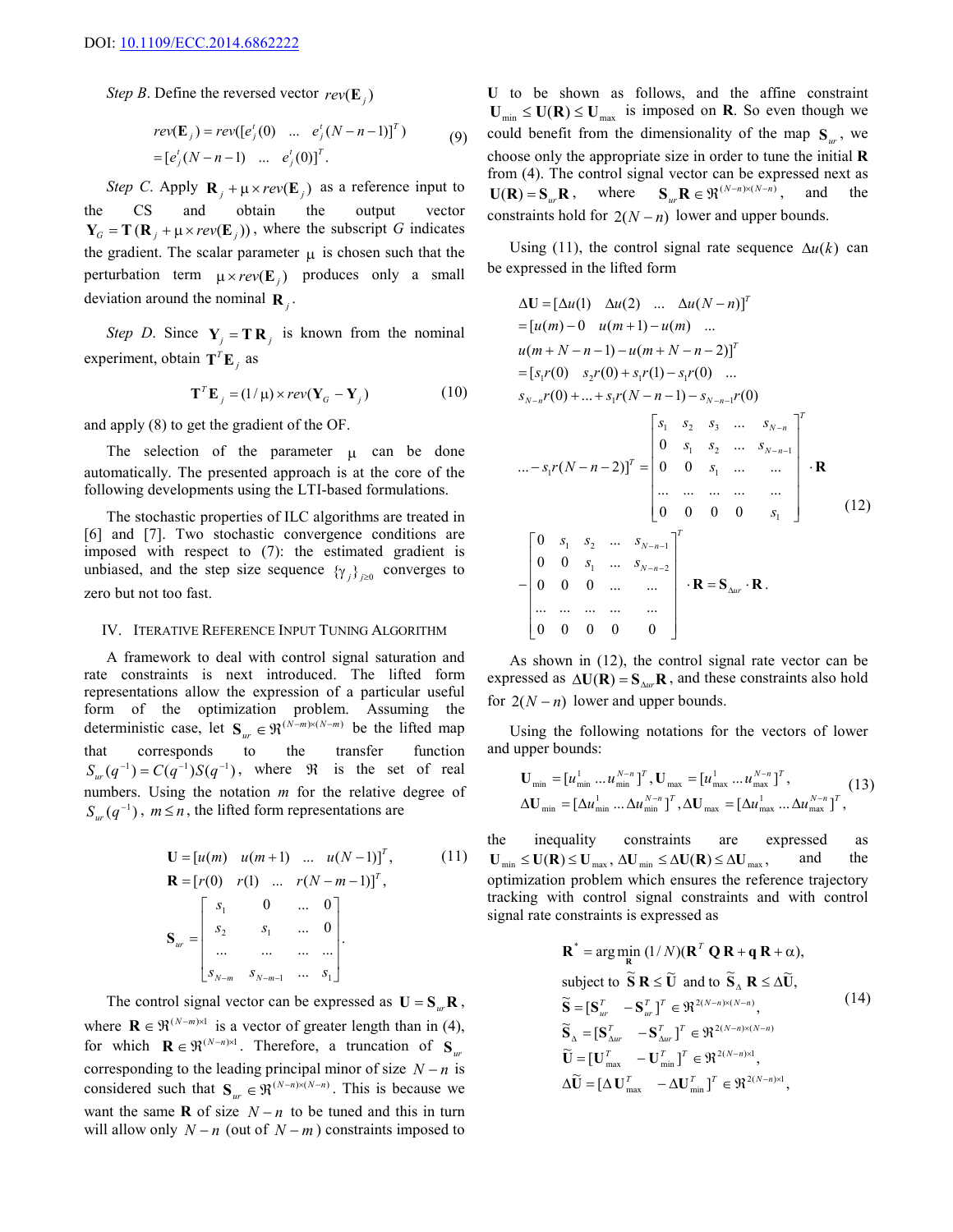where  $Q = T^T T$  is a positive semi-definite matrix,  $\mathbf{M} = -\mathbf{Y}^d$ ,  $\mathbf{q} = 2\mathbf{M}\mathbf{T}^T$ , and  $\alpha = \mathbf{M}^T\mathbf{M}$ .

A solver for this type of problems in the deterministic case is the IPB algorithm [5]. The logarithmic barrier penalty function used in the IPB algorithm grows unbounded as the constraints are violated and in the stochastic framework this is always the case. A solution to this problem uses quadratic penalty functions [10]. We propose the following augmented OF that accounts for inequality constraints concerning the control signal saturation and the control signal rate:

$$
\widetilde{J}_{p_j}(\mathbf{R}) = J(\mathbf{R}) + p_j \left[ \frac{1}{2} \sum_{h=1}^{c} \{ [\max \{0, -(\widetilde{\boldsymbol{u}}_h - \widetilde{\mathbf{s}}_h^T \mathbf{R})\} ]^2 \} \right] + \underbrace{\frac{1}{2} \sum_{h=1}^{c} \{ [\max \{0, -q_h(\mathbf{R})\} ]^2 \} ]}_{\Delta \phi(\mathbf{R})},
$$
\n(15)

where the positive and strictly increasing sequence of penalty parameters  $\{p_j\}_{j\geq 0}$ ,  $p_j \to \infty$ , guarantees that the minimum of the sequence of augmented OFs  $\{ \widetilde{J}_{p_j}(\mathbf{R}) \}_{j \geq 0}$  will converge to the solution to the constrained optimization problem (14), *h*,  $h = 1...c$ , is the constraint index,  $q_h(\mathbf{R}) > 0$  is the  $h^{\text{th}}$ constraint,  $\tilde{u}_h$  is the  $h^{\text{th}}$  element of  $\tilde{U}$ , and  $\tilde{s}_h^T$  is the  $h^{\text{th}}$ row of  $\tilde{S}$ . The optimization problem (14) is solved using a stochastic approximation algorithm which makes use of the experimentally obtained gradient of  $\widetilde{J}_{p_j}(\mathbf{R})$ .

The quadratic penalty functions  $\phi(\mathbf{R})$  and  $\Delta\phi(\mathbf{R})$  use the maximum function which in this case is nondifferentiable only at zero. Given that φ(**R**) and ∆φ(**R**) are Lipschitz and non-differentiable at a set of points of zero Lebesgue measure, the algorithm visits the zero-measure set with probability zero when a normal distribution for the noise is assumed [10]. Therefore, using the fact that

$$
\frac{\partial [\max\{0, -q_h(\mathbf{R})\} ]^2}{\partial r(i)} = -2 \max\{0, -q_h(\mathbf{R})\} \frac{\partial q_h(\mathbf{R})}{\partial r(i)}, \quad (16)
$$

and the gradients of φ(**R**) and ∆φ(**R**) with respect to **R** taken from the appendix (Eqs. (21) and (23), respectively), the expression of the gradient of the OF (14) at the current iteration *j* is

$$
\frac{\partial \widetilde{J}(\mathbf{R})}{\partial \mathbf{R}}\bigg|_{\mathbf{R}=\mathbf{R}_j} = 2 \mathbf{T}^T \mathbf{E}_j + p_j \{ \mathbf{S}_{ur}^T [\zeta(\mathbf{R}_j) + \Delta \zeta(\mathbf{R}_j) - \Delta \overline{\zeta}(\mathbf{R}_j)] \}, (17)
$$

where  $\mathbf{R} \in \mathfrak{R}^{(N-n)\times 1}$ ,  $\zeta(\mathbf{R}_j)$  is defined in (21) as  $\zeta(\mathbf{R})$ ,  $\Delta \zeta(\mathbf{R}_i)$  is defined in (23) as  $\Delta \zeta(\mathbf{R})$ , and  $\Delta \bar{\zeta}(\mathbf{R}_i)$  is a one step ahead vector of dimension  $N - n$ :

$$
\Delta \overline{\zeta}(\mathbf{R}_j) = [\Delta \zeta(\mathbf{R}, 2) \quad \dots \quad \Delta \zeta(\mathbf{R}, N - n) \quad 0]^T. \tag{18}
$$

The matrix  $M_1$  in (23) is exactly the map  $S_{uv}^T$ , and  $M_2$  is formed using the impulse response coefficients from  $S_{ur}^T$ . Therefore, the term  $(M_1 - M_2) \Delta \zeta(R)$  can be obtained in one gradient experiment described as follows. It can be easily shown that  $M_1 \Delta \bar{\zeta}(\mathbf{R}) = M_2 \Delta \zeta(\mathbf{R})$ . Hence, a gradient scheme is used with  $rev(\Delta \zeta - \Delta \overline{\zeta})$  injected as the reference input to the CS. The control signal in this experiment is recorded and then reversed. The  $N - n$  samples of this vector are exactly  $(M_1 - M_2) \Delta \zeta(\mathbf{R})$ . This approach takes advantage of the dimensionality of the map  $S_{ur}^T$ .

#### V. CASE STUDY AND DISCUSSION OF SIMULATION RESULTS

The case study deals with the angular positioning of the vertical motion of a twin-rotor aero-dynamical system experimental setup with the process model and parameters given in [11]. The control signal is the PWM duty-cycle corresponding to the input voltage range of the DC motor and the output and  $\alpha$ <sup>*y*</sup>  $(rad) = y$  is the process output.

The nonlinear process model is not used in the tuning process except for obtaining an initial controller. A discretetime linear PI controller with the transfer function  $H(q^{-1}) = (0.12 + 0.012q^{-1})/(1 - q^{-1})$  is considered. Similar PI controllers eventually combined with additional functionalities are treated in [12]–[14].

The reference trajectory is prescribed in terms of the unit step response of a second-order normalized reference model with the transfer function  $\omega_n^2 / (s^2 + 2\zeta \omega_n s + \omega_n^2)$  with  $\omega_n = 0.5$  rad/s and  $\zeta = 0.7$ . The sampling period is  $T<sub>s</sub> = 0.1$  *s* for experiment length of  $N = 200$  samples. The relative degree of  $T(q^{-1})$  is  $n = 1$  and the relative degree of  $S_w(q^{-1})$  is  $m = 0$ . The initial reference signal is chosen such as the closed-loop step response is very different from the targeted reference trajectory. The value of the initial reference is  $r(k) = (1/200) \cdot k \cdot T_s$ .

A simulated case study corresponding to the optimization with control signal saturation and rate constraints is first shown; the two inequality constraints are  $-0.05 \le u \le 0.14$ and  $-0.04 \le \Delta u \le 0.04$ . A normally distributed zero-mean white noise with variance  $10^{-10}$  was introduced.

Even if the noise is added, the algorithm is applied as in the deterministic case as follows. The sequence of penalty parameters in (15) was set to a constant value  $p_j = 45$ . Two constant values of the step-scaling parameter were used for the gradient descent. Prior to any constraint violation the step scaling is  $\gamma = 150$ , and it is next set to  $\gamma = 50$ . 200 samples of the reference input are subject to optimization and a total of 796 constraints were used: 398 for control signal saturation and 398 for control signal rate saturation.

Fig. 1 shows strong reference input changes even after the first iteration. The initial reference input is the ramp ending at 0.1 rad at 20 s. Since both the reference trajectory and the initial output response start with zero, the error signal between the two at the first sample time is zero. When this error signal is reversed, scaled and added to the nominal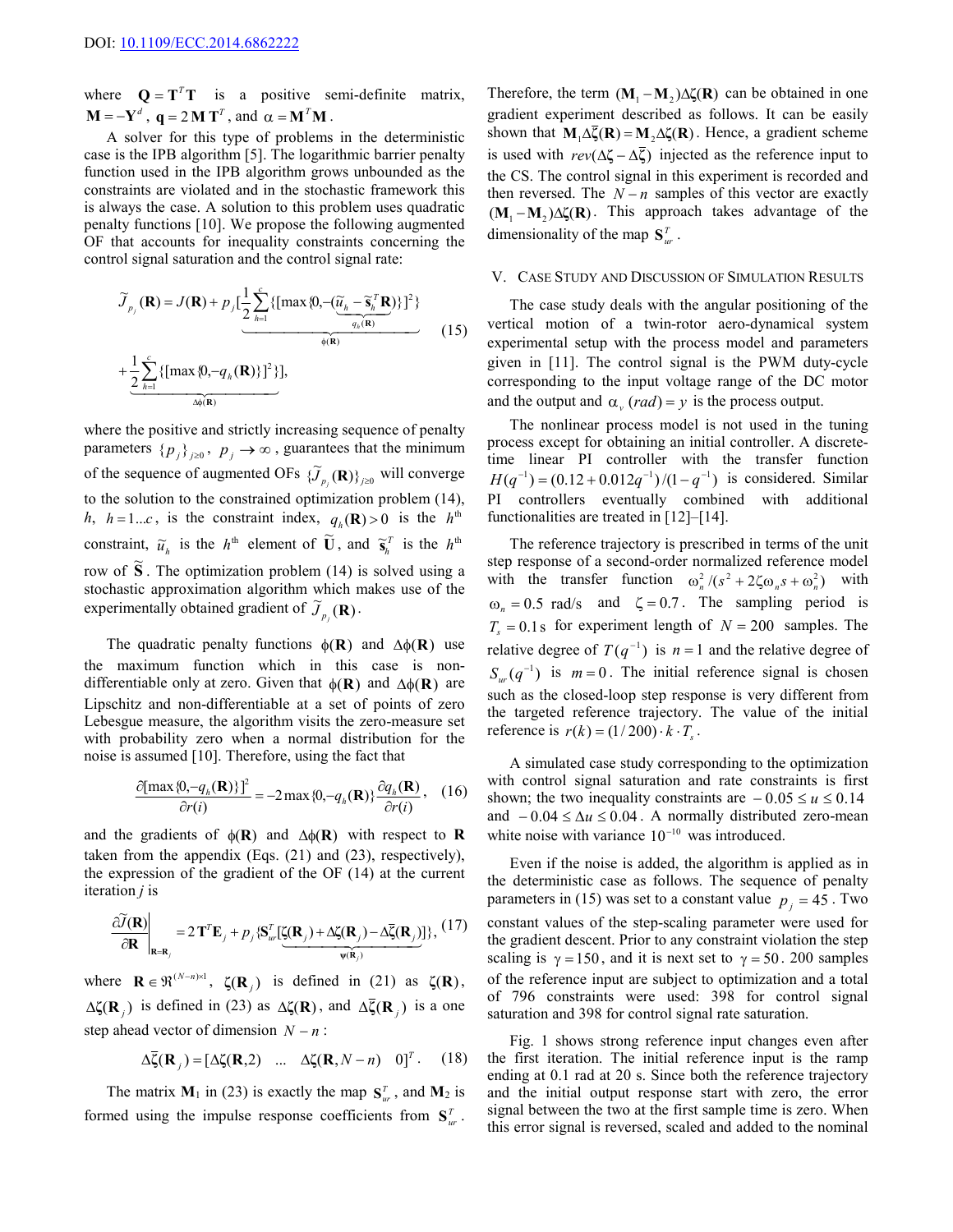reference in the gradient experiment, it does not produce a disturbance at the final sample of the reference. Because of this lack of excitation, the initial reference input has to end at the same final value as the one of the reference trajectory. With this respect, nonzero initial conditions for the CS output actually help. The final reference input shows a constant value for the first 1.5 s, which prevents constraint violation of the control signal rate illustrated in Fig. 2.



Figure 1. Simulation results expressed as reference input versus time as the learning converges and as OF versus iteration number.



Figure 2. Simulation results expressed as control signal responses: initial (dashed), and final (solid), constant upper and lower bounds (dotted).

The evolution of the OF presented in Fig. 1 shows a fast convergence considering the search space of dimension 200. The penalty function indicates that the constraints are firstly violated at the  $12<sup>th</sup>$  iteration of the algorithm.

Fig. 2 highlights how the control signal and the control signal rate evolve from the initial responses to the final ones. When control signal rate constraints are violated first the tuning is driven in the direction of shaping the reference input such that the constraints are fulfilled and the reference tracking is ensured. Fig. 2 also shows strong improvements.

The noise affects the numeric differentiation that occurs when the gradient is estimated (in trial domain) and also when the sample derivative of the control signal rate is calculated (in time domain). Several simulations with significantly increased noise intensity show that the reference tuning still works.

The same significant performance improvement against the initial CS with PI controller and compared to [12]–[14] is shown in Fig. 3, where the final response after 20 iterations follows the reference trajectory in an acceptable manner given the constraints. Even if the minimum is not reached the performance improvements are considerable.



Figure 3. Simulation results expressed as position response: initial (dotted), final response after optimization (solid) and reference trajectory (dashed).

## VI. CONCLUSION

This paper has proposed a data-driven algorithm that solves an optimal control problem in order to ensure the reference trajectory tracking by few experiments conducted on the real-world control system in a representative mechatronics application. Our IRIT algorithm is also advantageous as it works for smooth nonlinear systems.

Not only the gradient experiment is conducted once per iteration in order to obtain the gradient information but it is also performed in the vicinity of the nominal trajectory. This is an advantage since the abnormal experiment regimes are not required for the CS.

Our algorithm can be generalized by considering other data-driven optimization approaches to controller design and tuning [2]–[4], with several objective functions [14], [15], combined with ILC to optimize the reference input sequence.

## **APPENDIX**

The quadratic penalty function  $\phi(\mathbf{R})$  can be expressed as:

$$
\phi(\mathbf{R}) = \frac{1}{2} \{ [\max \{0, -(\widetilde{u}_1 - s_1 r(0))\}]^2
$$
  
+ [max \{0, -(\widetilde{u}\_2 - s\_2 r(0) - s\_1 r(1))\}]^2 + ...  
+ [max \{0, -(\widetilde{u}\_{N-n} - s\_{N-n} r(0) - ... - s\_1 r(N - n - 1))\}]^2  
+ [max \{0, -(\widetilde{u}\_{N-n+1} + s\_1 r(0))\}]^2  
+ [max \{0, -(\widetilde{u}\_{N-n+2} + s\_2 r(0) + s\_1 r(1))\}]^2 + ...  
+ [max \{0, -(\widetilde{u}\_{N-n+2} + s\_{N-n} r(0) + ... + s\_1 r(N - n - 1))\}]^2 \}.

The gradient with respect to  $r(0)$  is